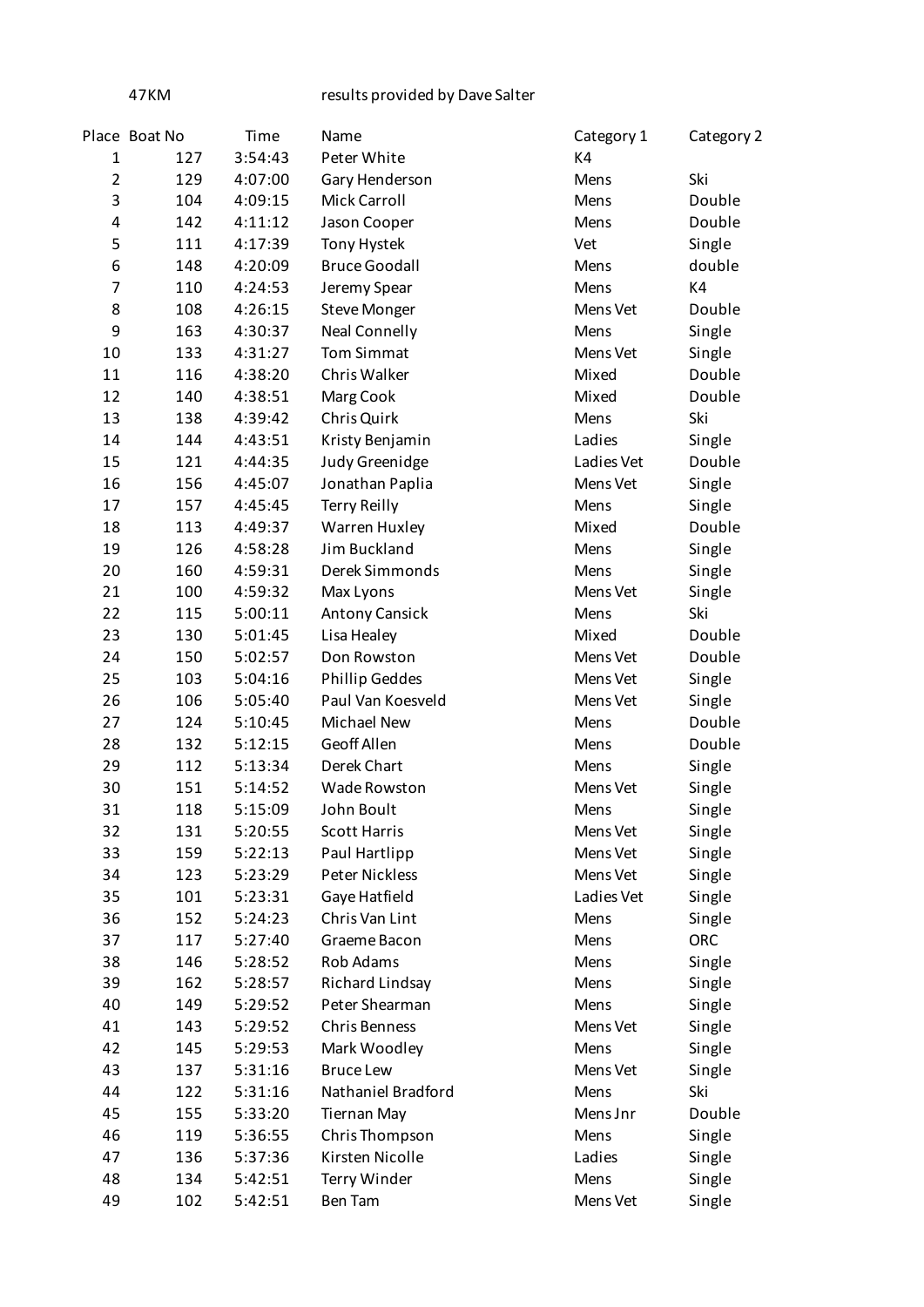| 50 | 109 | 5:46:00    | Michael Kerr      | Mens        | Single     |
|----|-----|------------|-------------------|-------------|------------|
| 51 | 135 | 5:50:32    | Archie Campbell   | Mens Vet    | Double     |
| 52 | 107 | 5:51:56    | Andrew Knight     | <b>Mens</b> | Single     |
| 53 | 153 | 5:53:45    | Tim Batt          | Mixed       | <b>ORC</b> |
| 54 | 164 | 5:55:31    | Simon Lee         | <b>Mens</b> | Single     |
| 55 | 128 | 5:56:53    | Sam Notley        | Mens        | Double     |
| 56 | 141 | 6:03:40    | Cynthia Moncrieff | Mixed       | Double     |
| 57 | 105 | 6:04:57    | Andrew Gebicki    | Mens        | Single     |
| 58 | 120 | 6:06:57    | Mark Watters      | <b>Mens</b> | Single     |
| 59 | 114 | 6:16:55    | Meg Thornton      | Ladies Vet  | Single     |
| 60 | 158 | 6:17:37    | Robin Robertson   | Ladies Vet  | Single     |
| 61 | 165 | 6:18:17    | Marcel Martineli  | Mens        | Single     |
| 62 | 166 | 6:20:57    | James Peek        | <b>Mens</b> | Double     |
| 63 | 161 | 6:23:13    | Craig Ryan        | <b>Mens</b> |            |
|    | 154 | <b>DNF</b> | Andrew Kucyper    | Mens Vet    | Single     |
|    | 147 | <b>DNF</b> | Ron Fussell       | Mens Vet    | Single     |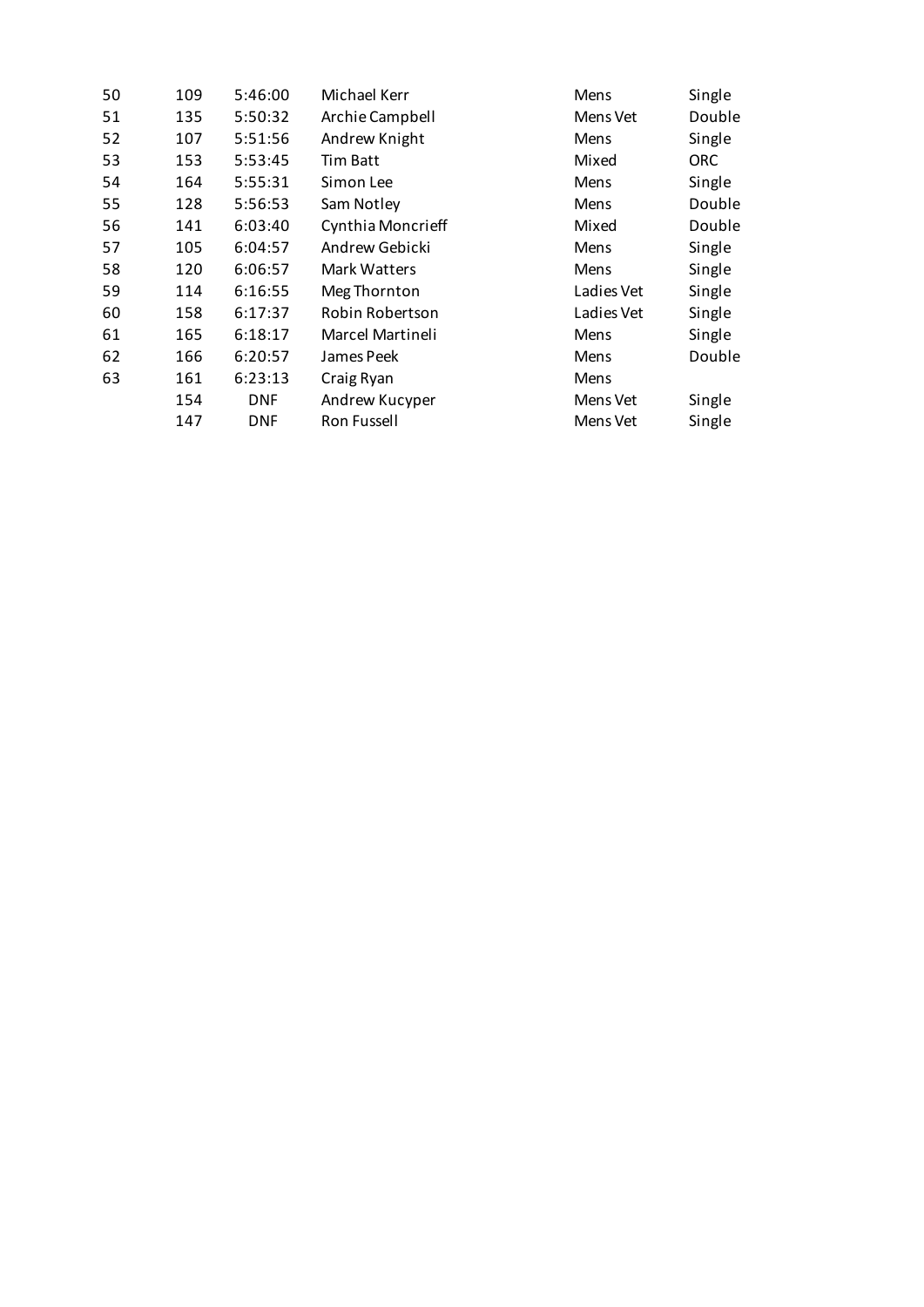Partner Greg Smith, Paul Carter, Stephen Brett

Jack Ward Bob Turner

James Mumme Nigel Colless, Craig Ellis, Steve Newsome Geoff Dawes

Rob Cook

Jill Sowerby

Merridy Huxley

Neville Bradshaw Bert Lloyd

Carl Duggan Nick Allen

Joseph May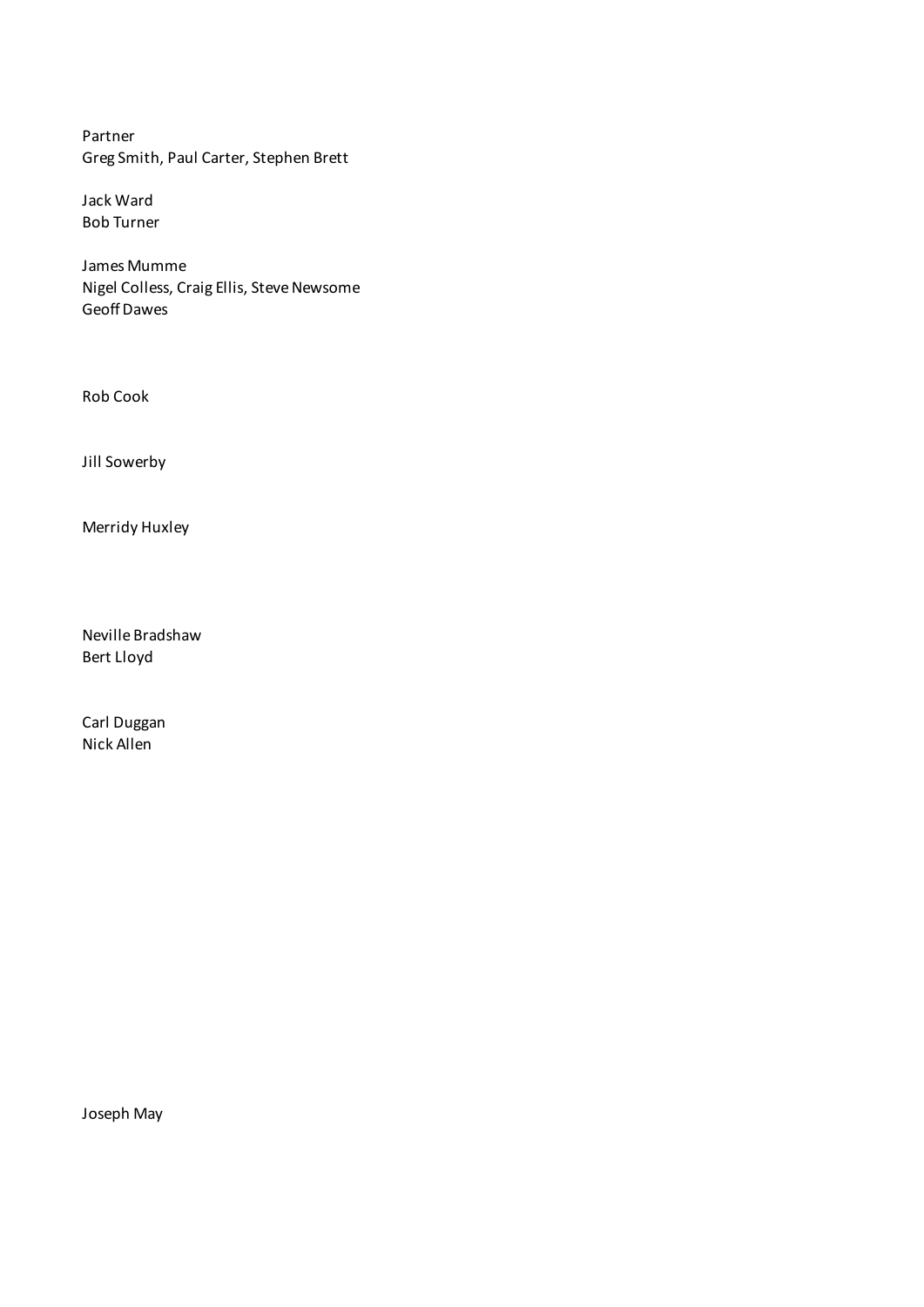Cam Banks

Jean Edge

Tim Wheatley Ross Moncrieff

Sam Chaffey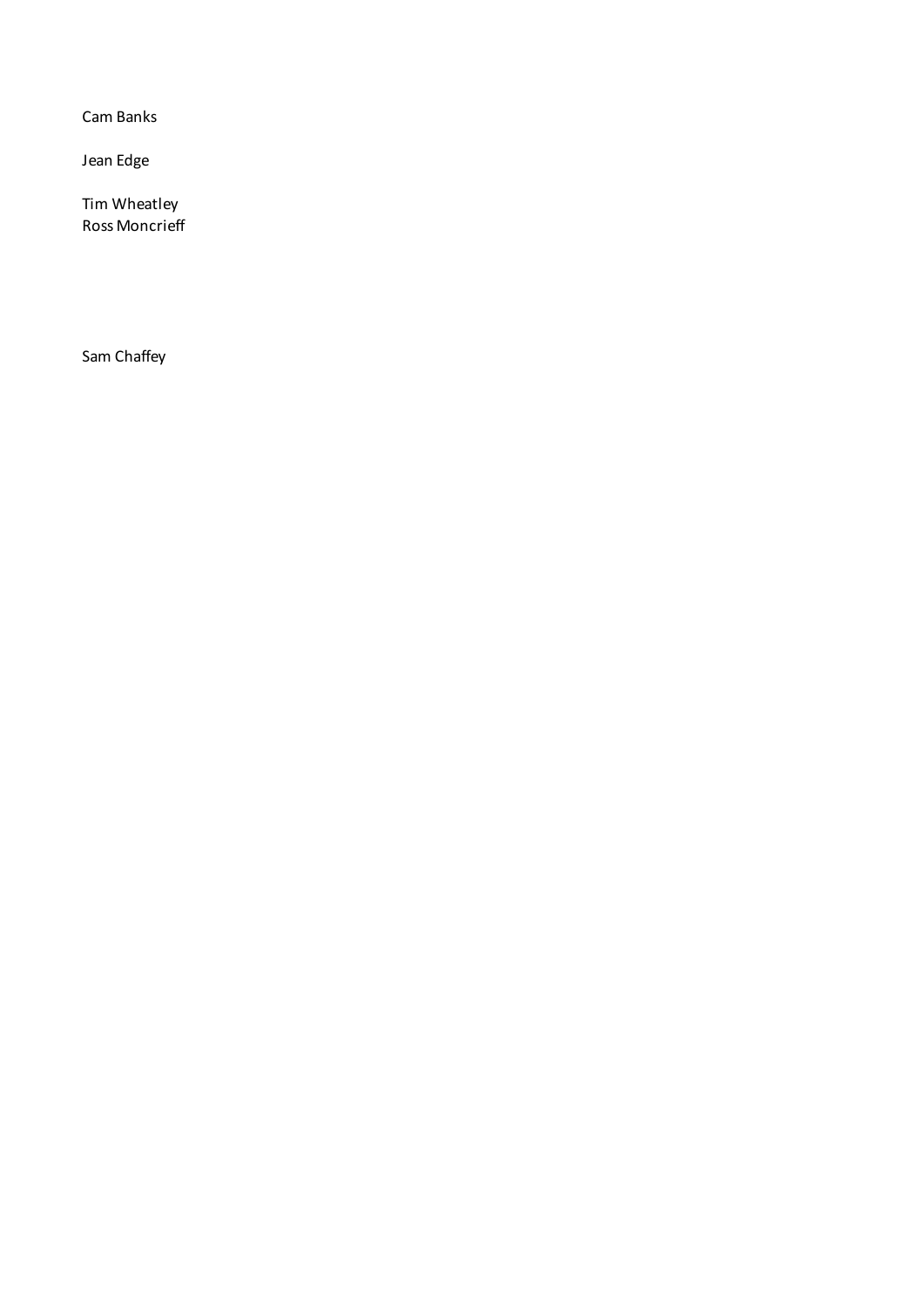|--|--|

|                | Place Boat No | Time         | Name                       | Category 1        | Category 2 |
|----------------|---------------|--------------|----------------------------|-------------------|------------|
| 11             | 205           |              | 2:29:30 Chris Walters      | Mens              | Ski        |
| 14             | 201           |              | 2:34:22 John Beesley       | Mens Vet          | Double     |
| 15             | 203           |              | 2:34:25 Craig Dodd         | Mixed             | Double     |
| 16             | 210           |              | 2:46:18 Peter Ryce         | <b>Mens</b>       | Ski        |
| 17             | 215           |              | 2:46:20 Suzie Rhydderch    | Mixed             | Double     |
| 18             | 233           |              | 2:53:45 Scott Heazlett     | Mens              | Single     |
| 19             | 206           |              | 2:54:14 Anton Jukich       | Mens              | Single     |
| $\mathbf{1}$   | 214           |              | 2:55:05 David Hobbs        | Mens              | Single     |
| 20             | 200           |              | 2:56:43 Campbell Tiley     | Mens              | Single     |
| 21             | 209           |              | 2:58:30 Kim Grogan         | Mens Vet          | Single     |
| $\overline{2}$ | 207           |              | 3:01:39 Liz Winn           | Ladies            | Single     |
| 3              | 227           |              | 3:04:28 Gordon Clubb       | Mens Vet          | Single     |
| 4              | 204           |              | 3:06:32 Dan Hendric        | Mens Vet          | Single     |
| 5              | 211           |              | 3:07:23 Dorothy Price      | Ladies Vet        | Double     |
| 6              | 225           |              | 3:08:11 Ian Crabb          | Mens Vet          | Single     |
| $\overline{7}$ | 226           |              | 3:08:11 Neil Crabb         | Mens Vet          | Single     |
| 8              | 228           |              | 3:08:11 Robin Jones        | Mens              | Single     |
| 9              | 231           |              | 3:08:24 Kent Heazlett      | Mens Vet          | Single     |
| 10             | 212           |              | 3:10:08 Ann Lloyd Green    | Ladies Vet        | Single     |
| 22             | 232           |              | 3:12:22 Timothy Ring       | Mens Vet          | Single     |
| 23             | 224           |              | 3:12:53 John Wood          | Mens Vet          | Single     |
| 24             | 208           |              | 3:16:23 Rachel Mosen       | Ladies            | ORC        |
| 25             | 223           |              | 3:16:37 Lorraine Lew       | Ladies Vet        | Single     |
| 26             | 234           |              | 3:17:58 David Hudson       | Mens              | Single     |
| 27             | 230           |              | 3:25:06 Steven Sylvester   | Mens              | Double     |
| 28             | 222           |              | 3:26:31 David Maloney      | Mens              | Single     |
| 29             | 221           |              | 3:26:38 Colin Henstock     | Mens Vet          | Single     |
| 30             | 229           |              | 3:26:41 Robert McGregor    | Mens              | Single     |
| 31             | 202           |              | 3:34:35 Pieter Grey        | <b>Mens</b>       | Single     |
| 32             | 213           |              | 3:48:18 Diane Stamforth    | <b>Ladies Vet</b> | Single     |
| 33             | 217           |              | 4:44:31 Stephanie Duvenage | Ladies            | Double     |
| 12             |               | 218 2:32 dnf | Harry Smith                | Mens Vet          | Single     |
| 13             |               | 219 2:32 dnf | Daneil Thomas              | Mens              | Single     |
|                |               |              | Kathleen Burrow            | Ladies            | <b>ORC</b> |
|                |               |              | Dave Short                 | Mens Vet          | Single     |

Note: Hard copy results have times out of order. This sheet is sorted by time. To put back in c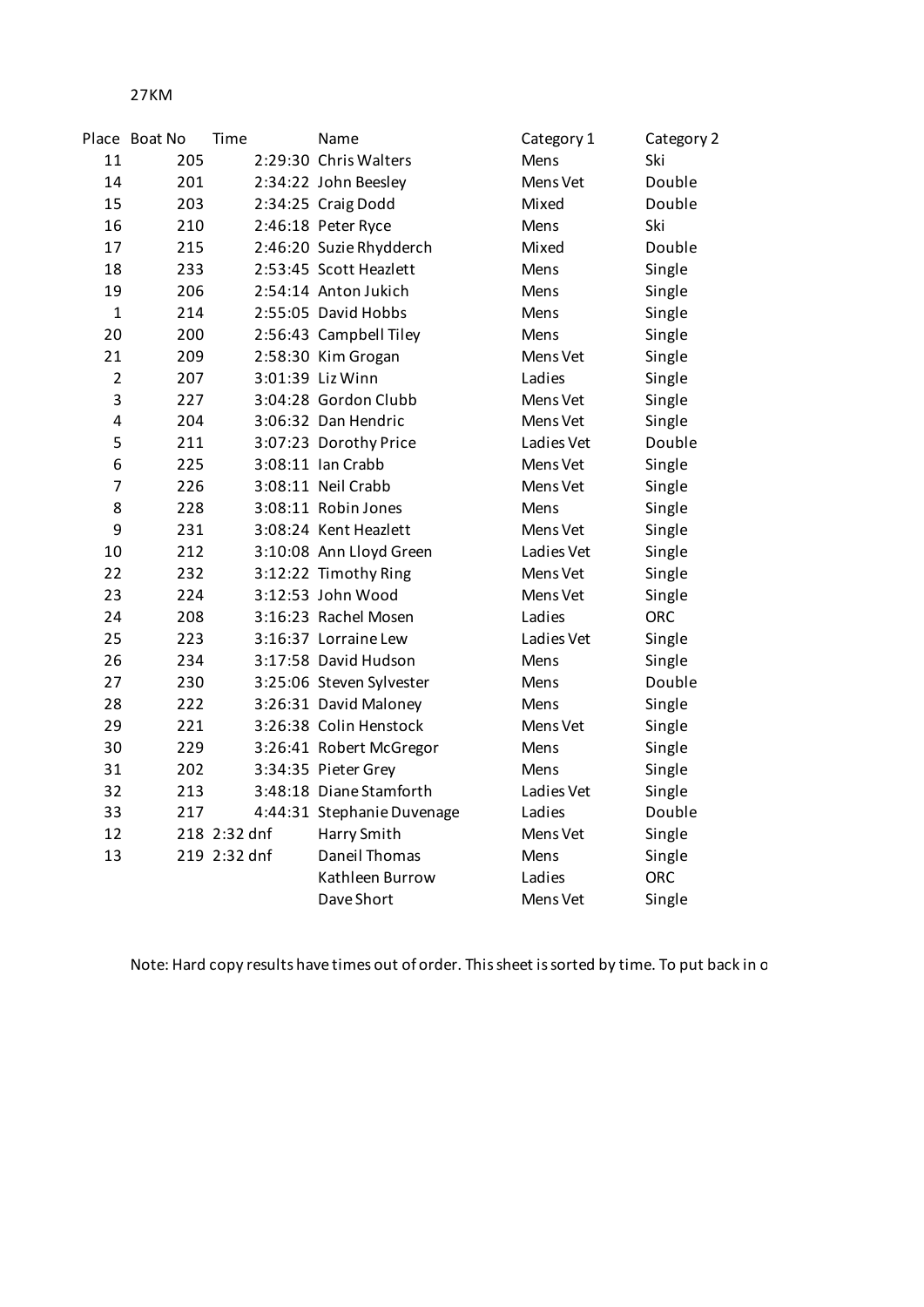| Partner             | Results order  |  |  |
|---------------------|----------------|--|--|
|                     | 11             |  |  |
| David Spencer       | 14             |  |  |
| Leah Crockett       | 15             |  |  |
|                     | 16             |  |  |
| Dave Salter         | 17             |  |  |
|                     | 18             |  |  |
|                     | 19             |  |  |
|                     | $\overline{1}$ |  |  |
|                     | 20             |  |  |
|                     | 21             |  |  |
|                     | $\overline{2}$ |  |  |
|                     | 3              |  |  |
|                     | 4              |  |  |
| Rhonda Lowe         | 5              |  |  |
|                     | 6              |  |  |
|                     | 7              |  |  |
|                     | 8              |  |  |
|                     | 9              |  |  |
|                     | 10             |  |  |
|                     | 22<br>23       |  |  |
|                     | 24             |  |  |
|                     | 25             |  |  |
|                     | 26             |  |  |
| <b>Tim Gadischk</b> | 27             |  |  |
|                     | 28             |  |  |
|                     | 29             |  |  |
|                     | 30             |  |  |
|                     | 31             |  |  |
|                     | 32             |  |  |
| Jennifer Ko         | 33             |  |  |
|                     | 12             |  |  |
|                     | 13             |  |  |
|                     | 34             |  |  |
|                     | 35             |  |  |

Inder published sort by "results order"column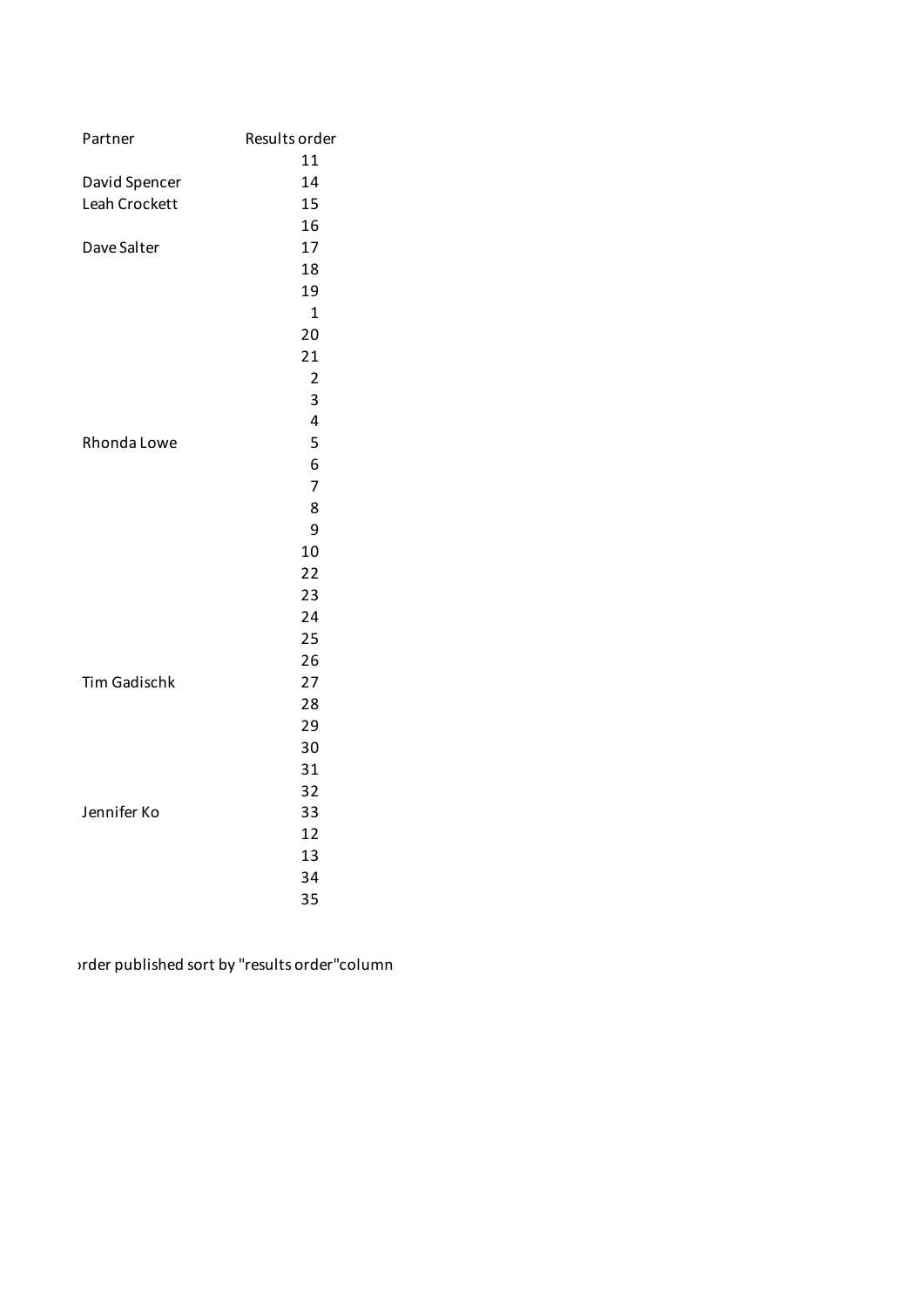## 12KM

| Place |               | Boat No | Time | Name                   | Category 1 | Category 2 |
|-------|---------------|---------|------|------------------------|------------|------------|
|       | 1             | 305     |      | 1:07:07 Mike Eggleton  | Mens Vet   | Ski        |
|       | $\mathcal{P}$ | 302     |      | 1:12:28 Bill Webber    | Mixed      | Doubles    |
|       | 3             | 301     |      | 1:12:50 John Burkett   | Mixed      | Doubles    |
|       | 4             | 300     |      | 1:22:45 Karen Kennedy  | Ladies Vet | Ski        |
|       | 5.            | 303     |      | 1:50:20 Michael Tanner | Mens Vet   | Single     |
|       | 6             | 304     |      | 1:53:18 Elke Van Ewyk  | Ladies Vet | Single     |
|       |               |         |      |                        |            |            |